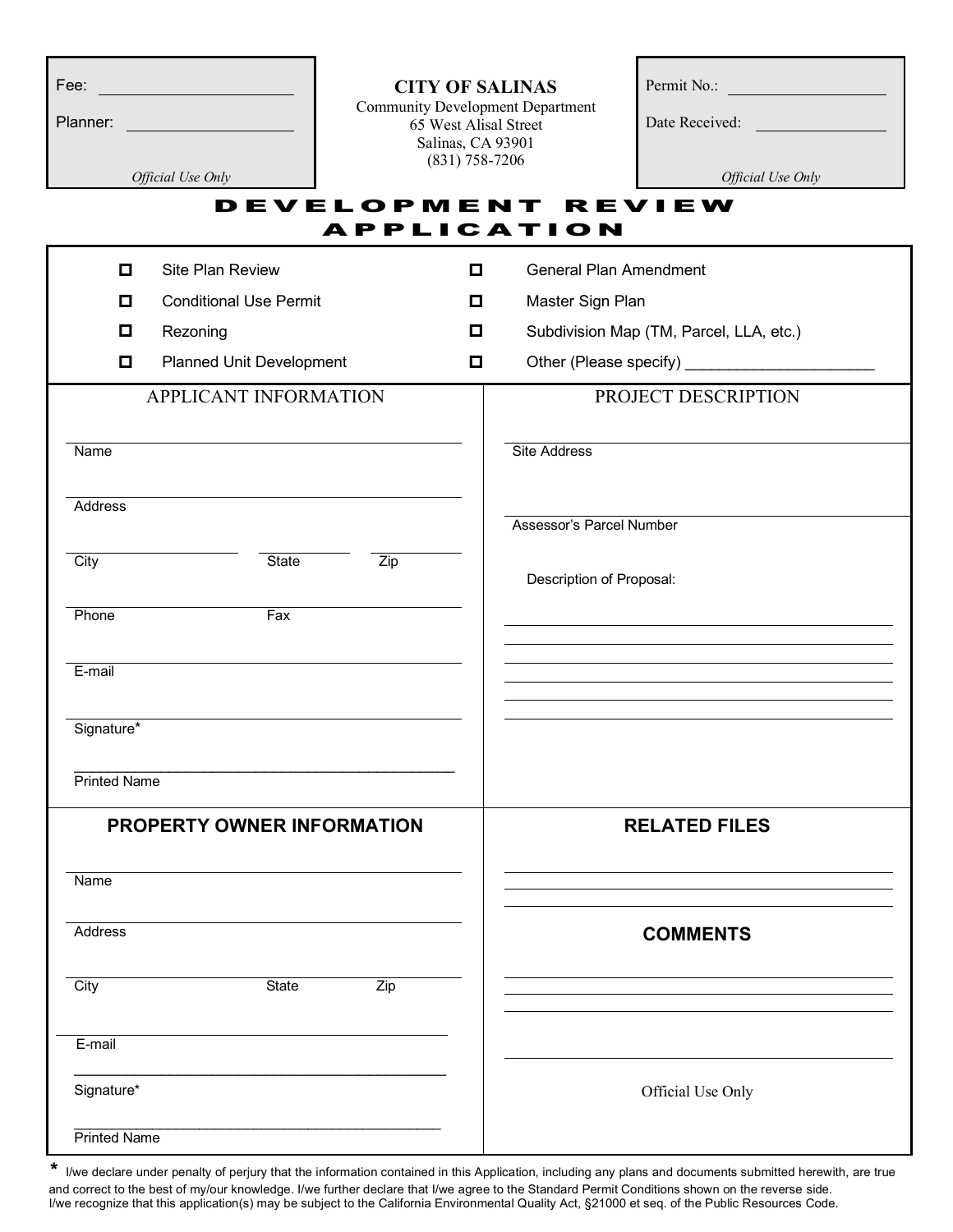#### A complete submittal consists of:

- •The required number of site plans (see Information Bulletin for your particular permit).
- •A completed and signed Development Review Application form.
- •A completed Operational Statement.
- •The fee for the permit (see Fee Schedule for your particular permit).

# **Standard Permit Conditions**

- *Pursuant to Salinas City Code Section 1-8.1: Civil action enforcement, and Section 1-8.2: Liability for costs, permittee shall reimburse the City of Salinas for all costs and expenses (including but not limited to fees and charges of architects, engineers, attorneys, and other professionals, and court costs) incurred by the City in enforcing the provisions of this Permit.*
- Use of the property shall be conducted in such a way that it does not constitute a nuisance to the use and *enjoyment of surrounding properties or the public. Any permittee, person, firm, corporation, whether as principal, agent, employee or otherwise, violating, causing or maintaining the violation of any of the provisions of this Permit shall be guilty of a misdemeanor or an infraction, as charged. Upon determination by the Planning Manager that there are reasonable grounds for revocation of this Permit, a revocation hearing shall be set to be heard before the Salinas Planning Commission in accordance with Section 37-321: Revocation of permits, of the Salinas Zoning Code.*
- *The applicant(s) shall defend, indemnify, and hold harmless the City of Salinas or any of its boards, commissions, agents, officers, and employees from any claim, action or proceeding against the City, its boards, commissions, agents, officers, or employees to attack, set aside, void, or annul, the approval of this project/use. For Tentative Maps, this shall also apply when such claim or action is brought within the time period provided for inapplicable state and/or local statutes. The City shall promptly notify the applicant(s) of any such claim, action, or proceeding. The City shall cooperate in the defense. Nothing contained in this condition shall prohibit the City from participation in a defense of any claim, action, or proceeding if the City bears its own attorney's fees and costs, and the City defends the action in good faith.*
- *Notwithstanding any of the provisions in this permit, all improvements and uses shall comply with all other ordinances and regulations of the City of Salinas and all local, state and federal laws and regulations.*
- *No further development other than that shown on this permit or attached exhibits shall be allowed unless or until an amendment to this permit has been approved by the Planning Manager.*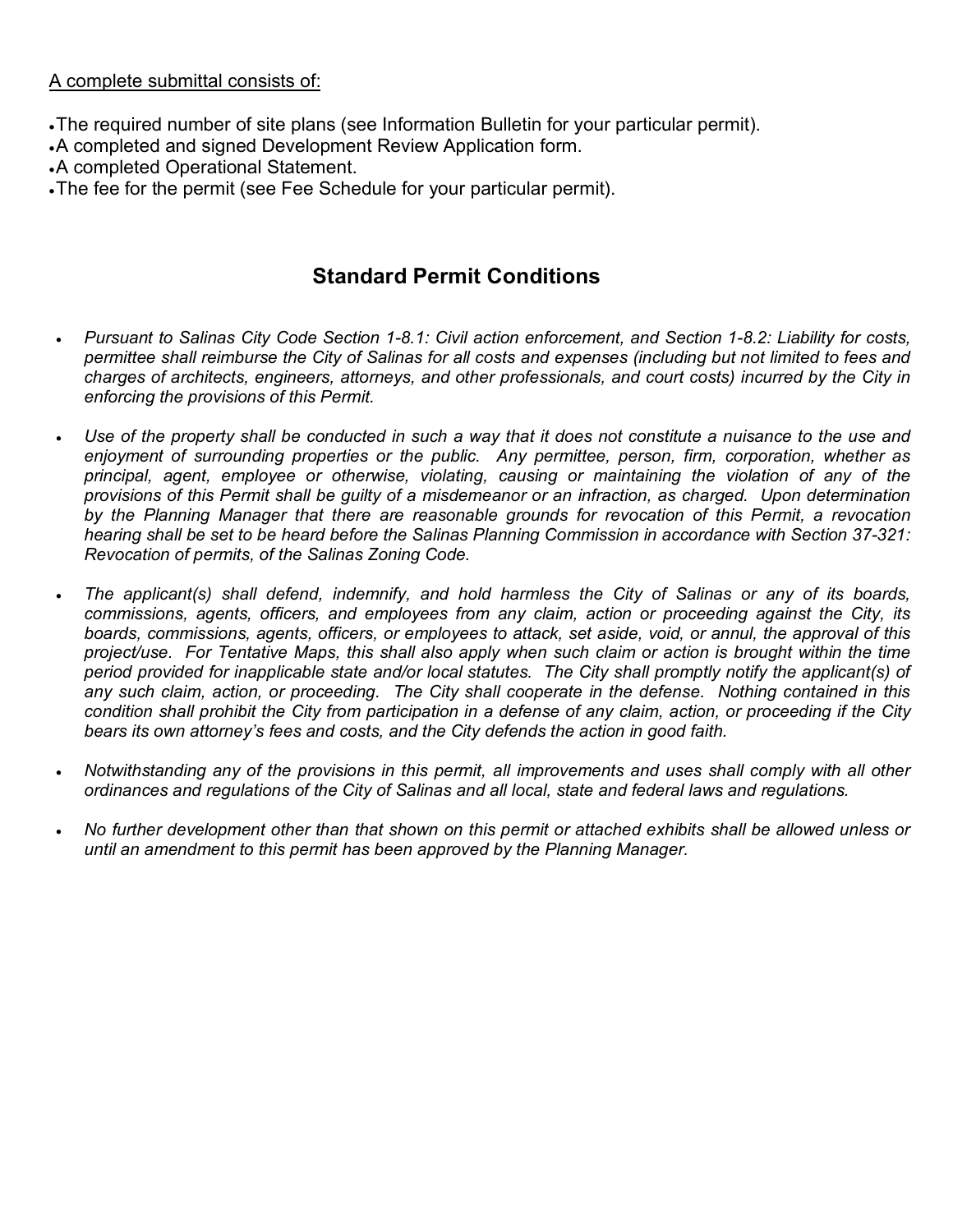City of Salinas Community Development Department 65 West Alisal Street Salinas, CA 92901 (831) 758-7206

## **OPERATIONAL / ENVIRONMENTAL STATEMENT**

It is important that this statement accurately describes the proposed project. Please fill in the following blanks accordingly (Attach additional sheets if necessary):

|    | 1. Please provide the following:<br>a. Assessor's Parcel Number (APN)                                                                                                                                                                                    |
|----|----------------------------------------------------------------------------------------------------------------------------------------------------------------------------------------------------------------------------------------------------------|
|    | b. Site Address entertainment of the Address of the Address of the Address of the Address of the Address of the Address of the Address of the Address of the Address of the Address of the Address of the Address of the Addre                           |
|    | c. Parcel size (square feet and/or acres)                                                                                                                                                                                                                |
|    |                                                                                                                                                                                                                                                          |
| 3. |                                                                                                                                                                                                                                                          |
| 4. | What products will be produced by the operation? What materials will be used? Will assembly of the product occur                                                                                                                                         |
| 5. | What are the proposed hours of operation? Months (if seasonal)? Days per week? Hours (from ___ to ___ )? Total<br>hours per day?<br><u> 1989 - Andrea Station Barbara, amerikan personal di sebagai personal di sebagai personal di sebagai personal</u> |
| 6. |                                                                                                                                                                                                                                                          |
|    | 7. How many customers/visitors are expected per day on average?                                                                                                                                                                                          |
|    | 8. How many employees will there be? Are additional employees anticipated? What hours do they work? Do any live                                                                                                                                          |
|    | 9. What equipment, materials, or supplies will be used, and how will they be stored? _________________________                                                                                                                                           |
|    | 10. Will there be any service or delivery vehicles? Number? Frequency?                                                                                                                                                                                   |
|    | 11. What are the total number of parking spaces on-site?                                                                                                                                                                                                 |
|    | 12. How will access be provided to the site (street name(s))?                                                                                                                                                                                            |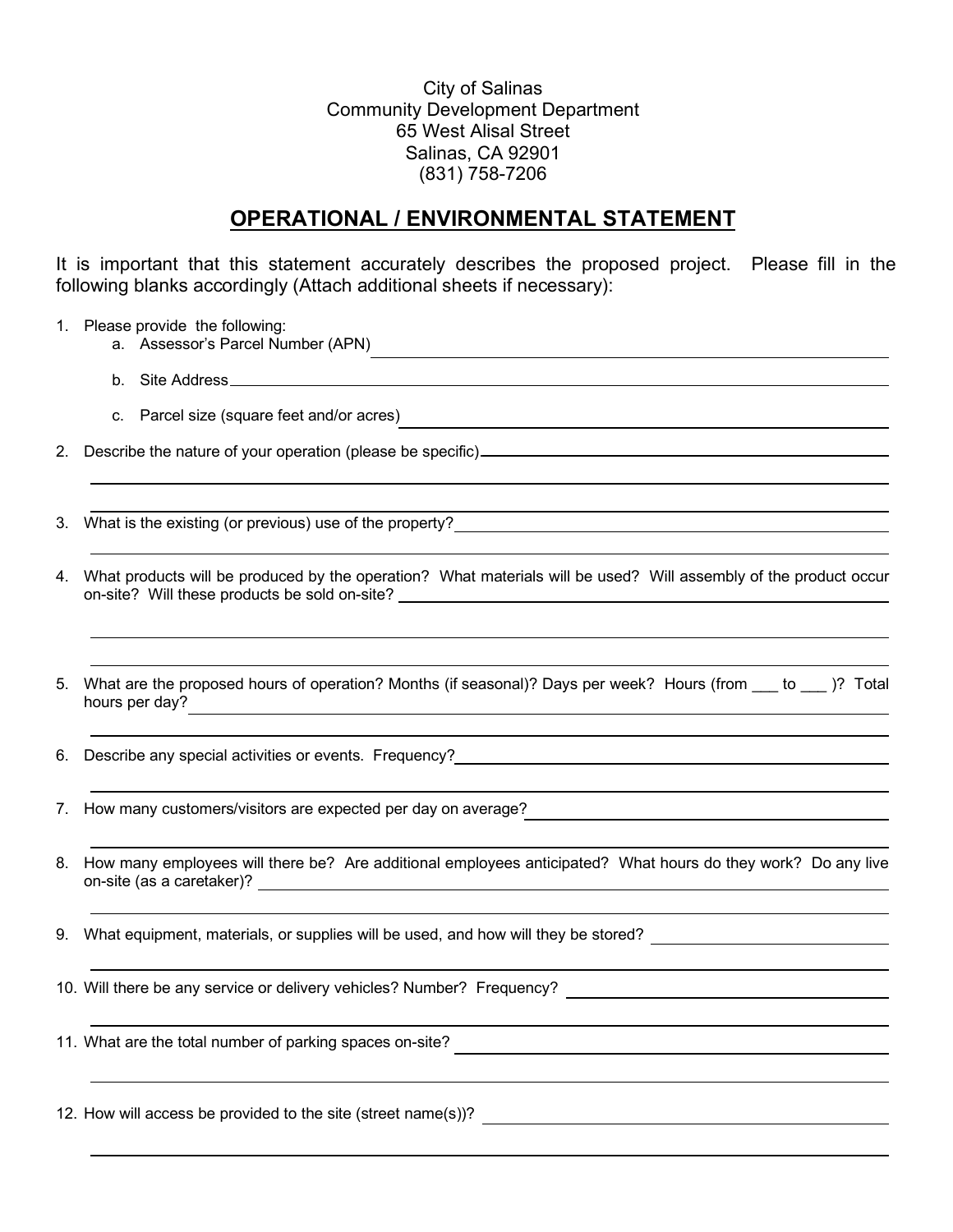- 13. Is there any existing landscaping or fencing? Is any proposed?
- 14. Will existing buildings be used or will new buildings be constructed? Indicate which building(s) or portion(s) will be used, and describe the type or construction materials, height, color, etc. Provide floor plan and exterior elevations.
- 15. What are the surrounding land uses to the north, south, east and west?

16. Is this part of a larger project that was previously reviewed by the City? If so, identify previous permit number(s).

- 17. What is the total floor area of the building(s) on site, (including additional stories)?
- 18. (Residential projects only) Identify type, size, and number of dwelling units. Project density. Range of sale prices or rents.

#### **IF BOX IS CHECKED, COMPLETE REMAINING QUESTIONS (ENVIRONMENTAL REVIEW).**

19. Will the operation or equipment used generate noise greater than other parcels in the area?

- 20. On a daily basis, estimate how much water will be used by the development? \_\_\_\_\_\_\_\_\_\_\_\_\_\_\_\_\_\_\_\_\_\_\_\_\_\_\_\_\_\_
- 21. On a daily basis, estimate how much wastewater will be generated?

22. On a weekly basis, estimate how much solid waste (garbage) will be generated, and how will it be disposed of?

23. Will there be any grading on-site? Will it change existing drainage patterns?

- 24. Does the property contain any archaeological or historic sites?
- 25. Show on the site plan all bodies of water on, through, or adjacent to the site.

26. Will any hazardous materials or waste be involved in the operation? If so, how will it be disposed of?

27. Will the operation require a substantial increase in public services (schools, police, fire protection)?

28. Will the project generate dust, ash, smoke, fumes, or other odors?

29. How do you see this development impacting the surrounding area?

30. Will the project create a substantial demand for energy?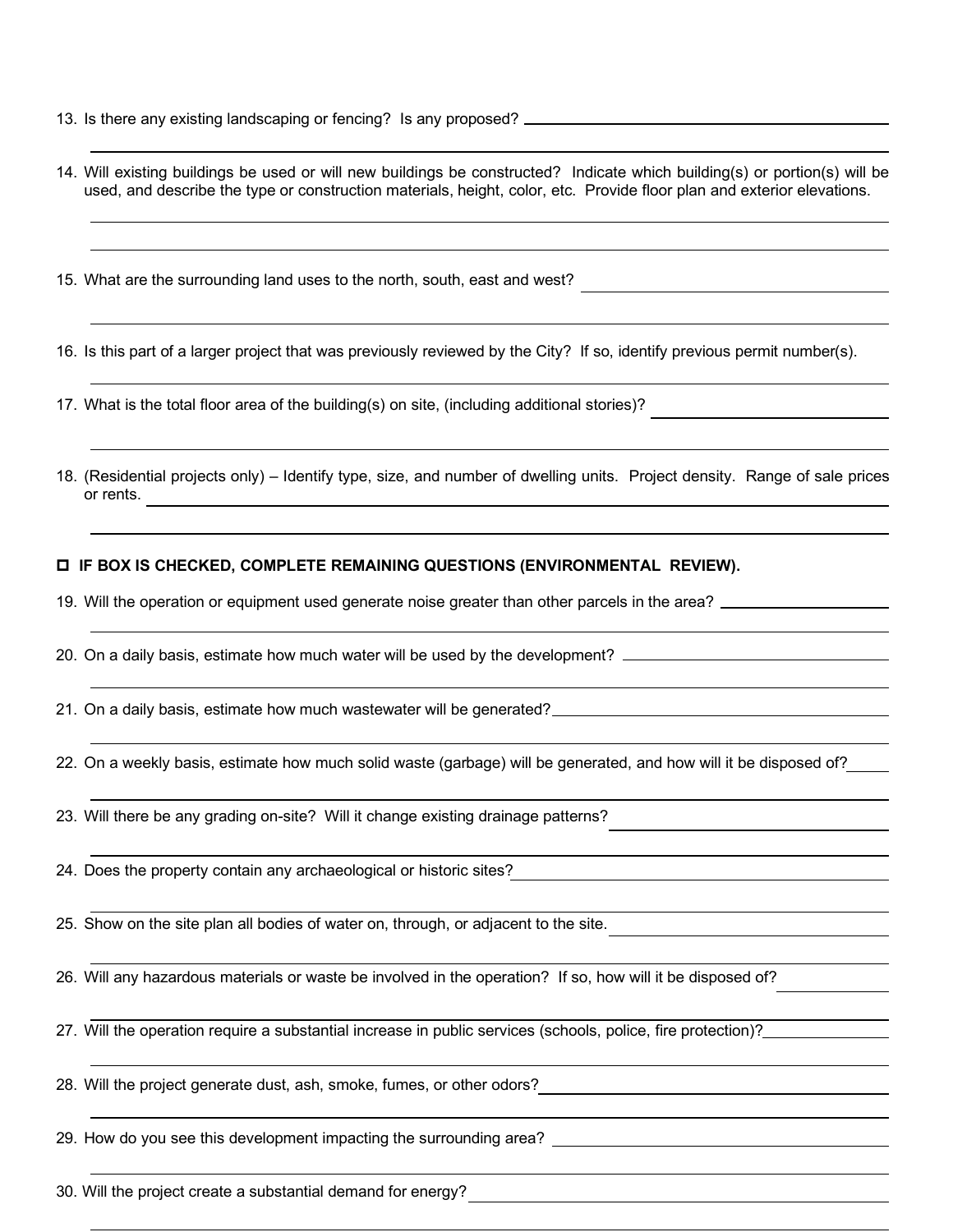## **DISCRETIONARY APPLICATION SUBMITTAL CHECKLIST**

*ALL DISCRETIONARY PERMIT applications* (plus section 1, 2 or 3 as applicable):

| <b>Applicant</b> | City use only | Application requirement                                                                                                                                                                                                                                                                                                                                                                       |
|------------------|---------------|-----------------------------------------------------------------------------------------------------------------------------------------------------------------------------------------------------------------------------------------------------------------------------------------------------------------------------------------------------------------------------------------------|
|                  |               | Plans "to scale" and legible and prepared and stamped by A California<br>licensed design professional, if applicable<br>Vicinity/location map included<br>10 sets of plans<br>Application signed by:<br>Project applicant<br>Property owner<br>Operational/environmental statement (application will not be determined<br>complete until all documentation needed for environmental action is |
|                  |               | received)<br>8 1/2" X 11" reductions (each page of plans)                                                                                                                                                                                                                                                                                                                                     |
|                  |               | Case-by-case basis: additional information may be deemed by the<br>Community Development Department as necessary for a determination<br>of completeness                                                                                                                                                                                                                                       |

Checklist does not include items which may be required by other City departments nor those which may be required for approval by other agencies

*1. DISCRETIONARY PERMIT, expansion of developed site \*\**

| <b>Applicant</b>                                                  | City use only | <b>Application requirement</b>                                                                                                                                                                                                                                                                                                                                                     |
|-------------------------------------------------------------------|---------------|------------------------------------------------------------------------------------------------------------------------------------------------------------------------------------------------------------------------------------------------------------------------------------------------------------------------------------------------------------------------------------|
|                                                                   |               | Site plan showing general site layout and including:                                                                                                                                                                                                                                                                                                                               |
|                                                                   |               | All property lines and lot dimensions; easements; lot size; north arrow<br>(north at top if feasible)                                                                                                                                                                                                                                                                              |
|                                                                   |               | Location and dimensions of existing and proposed buildings, including<br>distance between structures and between structures and property lines.                                                                                                                                                                                                                                    |
|                                                                   |               | Parking, loading and circulation plan, including:<br>Space, aisle and driveway dimensions<br>Bicycle parking<br>Parking lot landscaping, including dimensions<br>Existing and proposed walls and fences, including height<br>Existing and proposed landscaping (may be conceptual plans)<br>including dimensions and including total landscape area as a percentage<br>of lot area |
|                                                                   |               | Trash/recycling facilities, including type of enclosure<br>Any activity or facility conducted or located outdoors needs to be<br>shown                                                                                                                                                                                                                                             |
|                                                                   |               | Land use/Zoning on adjacent parcels<br>Engineering items: Threshold Determination Spreadsheet, Preliminary<br>Stormwater Control Plan, preliminary earthwork quantities, existing and<br>proposed utilities, and LID features on the site plan<br>Floor plan, including:                                                                                                           |
|                                                                   |               | Total floor area of all existing and proposed buildings<br>Existing and proposed floor area broken down by use (e.g., office,                                                                                                                                                                                                                                                      |
|                                                                   |               | storage, etc.)                                                                                                                                                                                                                                                                                                                                                                     |
|                                                                   |               | <b>Exterior building elevations</b> ***                                                                                                                                                                                                                                                                                                                                            |
| $\star\star$<br>CLEARLY DISTINGUISH BETWEEN EXISTING AND PROPOSED |               |                                                                                                                                                                                                                                                                                                                                                                                    |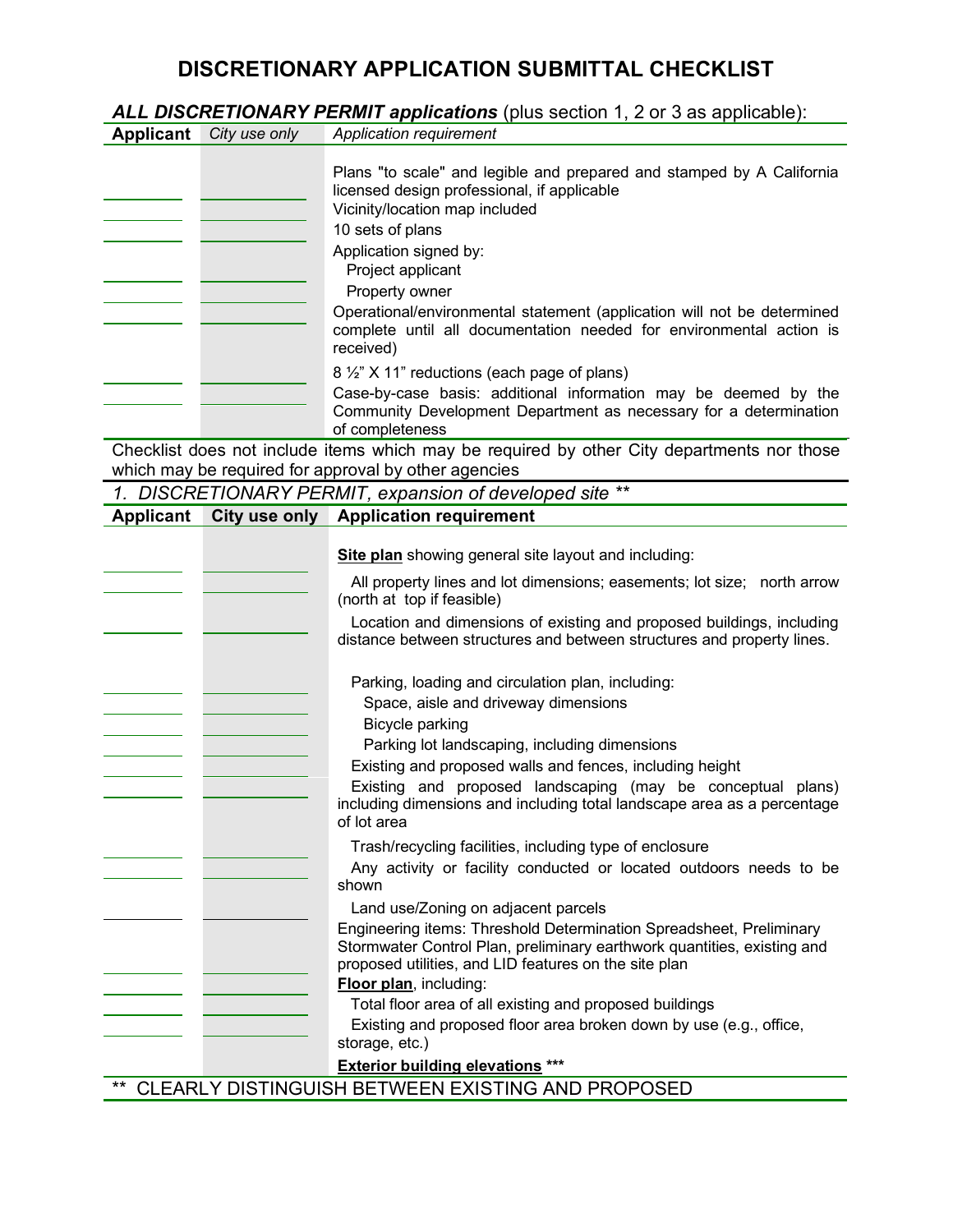#### *2. DISCRETIONARY PERMIT, undeveloped site*

| <b>Site plan</b> showing general site layout and including:<br>All property lines and lot dimensions; easements; lot size; north arrow<br>(north at top if feasible)<br>Location and dimensions of all existing structures including distance<br>between structures and distance between structures and property lines.<br>Parking, loading and circulation plan, including:<br>Space, aisle and driveway dimensions<br>Bicycle parking<br>Parking lot landscaping, including dimensions, as required by the<br>zoning code<br>Walls and/or fences, including height<br>Conceptual landscape plans (may be a separate sheet), including |
|-----------------------------------------------------------------------------------------------------------------------------------------------------------------------------------------------------------------------------------------------------------------------------------------------------------------------------------------------------------------------------------------------------------------------------------------------------------------------------------------------------------------------------------------------------------------------------------------------------------------------------------------|
|                                                                                                                                                                                                                                                                                                                                                                                                                                                                                                                                                                                                                                         |
|                                                                                                                                                                                                                                                                                                                                                                                                                                                                                                                                                                                                                                         |
| total landscape area as a percentage of lot area                                                                                                                                                                                                                                                                                                                                                                                                                                                                                                                                                                                        |
| Trash/recycling facilities, including type of enclosure<br>Any activity or facility proposed to be conducted or located outdoors<br>needs to be shown                                                                                                                                                                                                                                                                                                                                                                                                                                                                                   |
| Land use/Zoning on adjacent parcels<br>Engineering items: Threshold Determination Spreadsheet, Preliminary<br>Stormwater Control Plan, preliminary earthwork quantities, existing and<br>proposed utilities, and LID features on the site plan<br>Floor plan, including:<br>Total floor area of all buildings<br>Floor area broken down by use (e.g., office, storage, etc.)                                                                                                                                                                                                                                                            |
| <b>Exterior building elevations***</b><br>$\overline{D}$ $\overline{C}$ $\overline{D}$ $\overline{C}$ $\overline{T}$ $\overline{I}$ $\overline{C}$ $\overline{D}$ $\overline{D}$ $\overline{C}$ $\overline{D}$ $\overline{E}$ $\overline{D}$ $\overline{I}$ $\overline{I}$ $\overline{I}$ $\overline{I}$ $\overline{C}$ $\overline{D}$ $\overline{E}$ $\overline{T}$ $\overline{I}$ $\overline{C}$ $\overline{D}$ $\overline{C}$ $\overline{T}$ $\overline{I}$ $\overline{C}$<br>$\mathbf{P}$                                                                                                                                           |

| 3. DISCRETIONARY PERMIT, re-use of an existing building |               |                                                                                                                                                                                                                                                                                                                          |
|---------------------------------------------------------|---------------|--------------------------------------------------------------------------------------------------------------------------------------------------------------------------------------------------------------------------------------------------------------------------------------------------------------------------|
| Applicant                                               | City use only | Application requirement                                                                                                                                                                                                                                                                                                  |
|                                                         |               | <b>Site Plan</b> showing general site layout and including:<br>All property lines and lot dimensions; easements; lot size; north arrow<br>(north at top if feasible)<br>Location and dimensions of all proposed structures, including distance<br>between structures and distance between structures and property lines. |

| Parking, loading and circulation plan, including:<br>Space, aisle and driveway dimensions                    |
|--------------------------------------------------------------------------------------------------------------|
| Bicycle parking                                                                                              |
| Existing and proposed walls and/or fences, including height                                                  |
| Existing and proposed landscape areas, including dimensions                                                  |
| Trash/recycling facilities, including type of enclosure                                                      |
| Land use/Zoning on adjacent parcels                                                                          |
| <b>Floor plan</b> , including:                                                                               |
| Total floor area of all buildings                                                                            |
| Floor area broken down by use (e.g., office, storage, etc.)                                                  |
| <b>Exterior building elevations***</b> (exclusive of signs which will be handled<br>under a separate permit) |

\*\*\*When a commercial or industrial addition abuts a residential district, a section drawing must be included which demonstrates compliance with the height limit restrictions adjacent to a residential district.

#### **Submittal requirements for Site Plan Review, Parcel Maps and Tentative Maps are found on separate checklists.**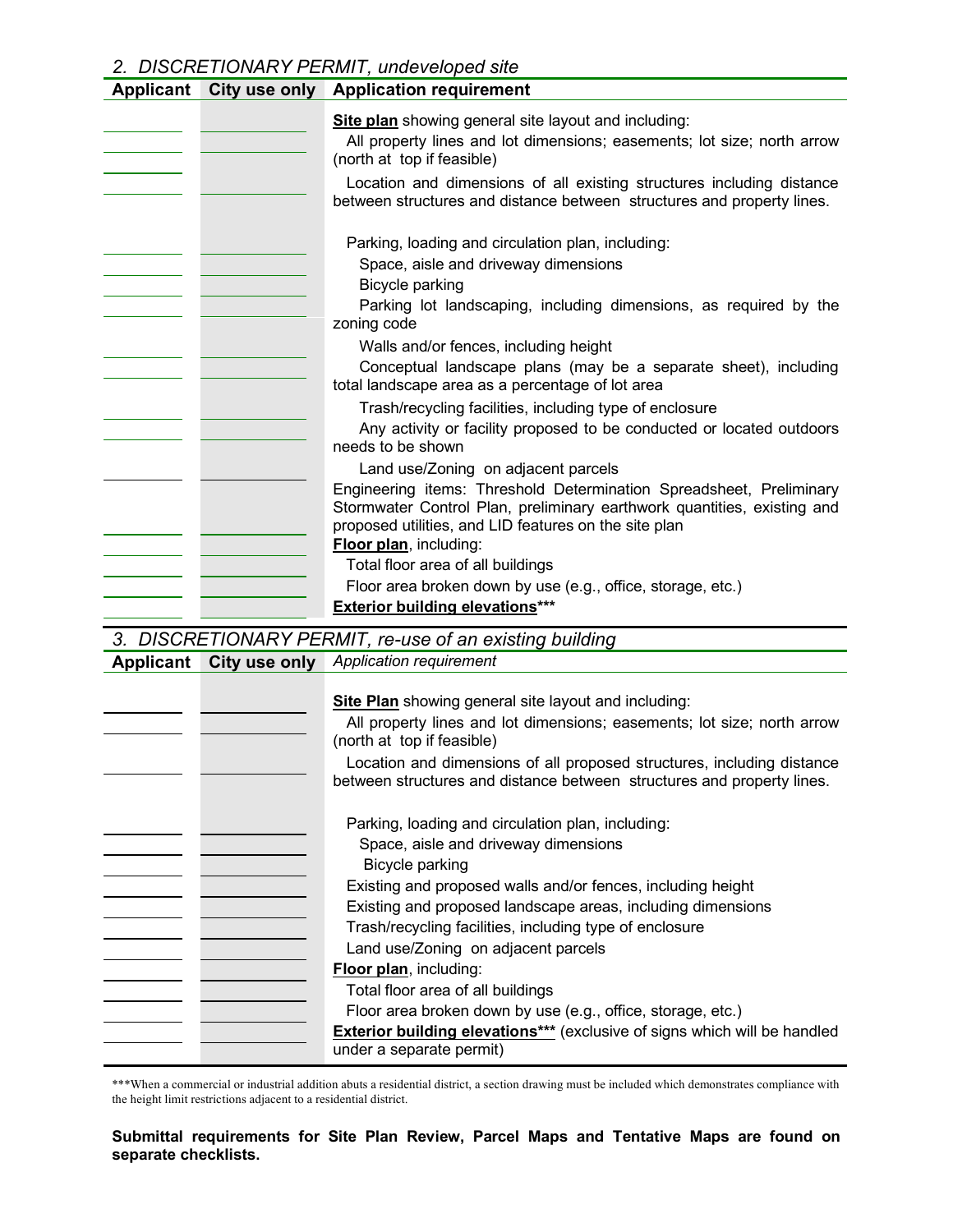## **SITE PLAN REVIEW SUBMITTAL CHECKLIST**

*ALL Site Plan Review applications* (plus section 1, 2 or 3 as applicable):

| <b>Applicant</b> | City use only | Application requirement                                                                                                                                                                                                                                                                                                                                                                                                                                                                                                                                                                                                                                                                                               |
|------------------|---------------|-----------------------------------------------------------------------------------------------------------------------------------------------------------------------------------------------------------------------------------------------------------------------------------------------------------------------------------------------------------------------------------------------------------------------------------------------------------------------------------------------------------------------------------------------------------------------------------------------------------------------------------------------------------------------------------------------------------------------|
|                  |               | Plans "to scale" and legible and prepared and stamped by A California<br>licensed design professional, if applicable<br>Vicinity/location map included<br>6 sets of plans<br>Application signed by:<br>Project applicant<br>Property owner<br>Operational statement<br>8 1/2" X 11" reductions (each page of plans)<br>Case-by-case basis: additional information may be deemed by the<br>Community Development Department as necessary for a determination<br>of completeness                                                                                                                                                                                                                                        |
|                  |               | 1. Site Plan Review, expansion of developed site                                                                                                                                                                                                                                                                                                                                                                                                                                                                                                                                                                                                                                                                      |
| <b>Applicant</b> |               | City use only Application requirement                                                                                                                                                                                                                                                                                                                                                                                                                                                                                                                                                                                                                                                                                 |
|                  |               | <b>Site plan</b> showing general site layout and including:<br>All property lines and lot dimensions; easements; floor area ratio;<br>north arrow (north at top if feasible)<br>Location and dimensions of existing and proposed buildings, including<br>distance between structures and between structures and property lines.<br>Parking, loading and circulation plan, including:<br>Space, aisle and driveway dimensions<br>Bicycle parking<br>Parking lot landscaping, including dimensions<br>Existing and proposed walls and fences, including height<br>Existing and proposed landscaping (may be conceptual plans)<br>including dimensions and including total landscape area as a percentage<br>of lot area |
|                  |               | Trash/recycling facilities, including type of enclosure<br>Any activity or facility conducted or located outdoors needs to be<br>shown<br>Residential proposals must include adequate information to determine<br>that usable open space requirements are met<br>Land use/Zoning on adjacent parcels<br>Engineering items: Threshold Determination Spreadsheet, Preliminary<br>Stormwater Control Plan, preliminary earthwork quantities, existing and<br>proposed utilities, and LID features on the site plan<br>Floor plan, including:                                                                                                                                                                             |
|                  |               | Total floor area of all existing and proposed buildings<br>Existing and proposed floor area broken down by use (e.g., office,<br>storage, etc.)<br><b>Exterior building elevations.</b> ***<br>TUELLEVIOTING AND DRODOOED                                                                                                                                                                                                                                                                                                                                                                                                                                                                                             |

\*\* CLEARLY DISTINGUISH BETWEEN EXISTING AND PROPOSED